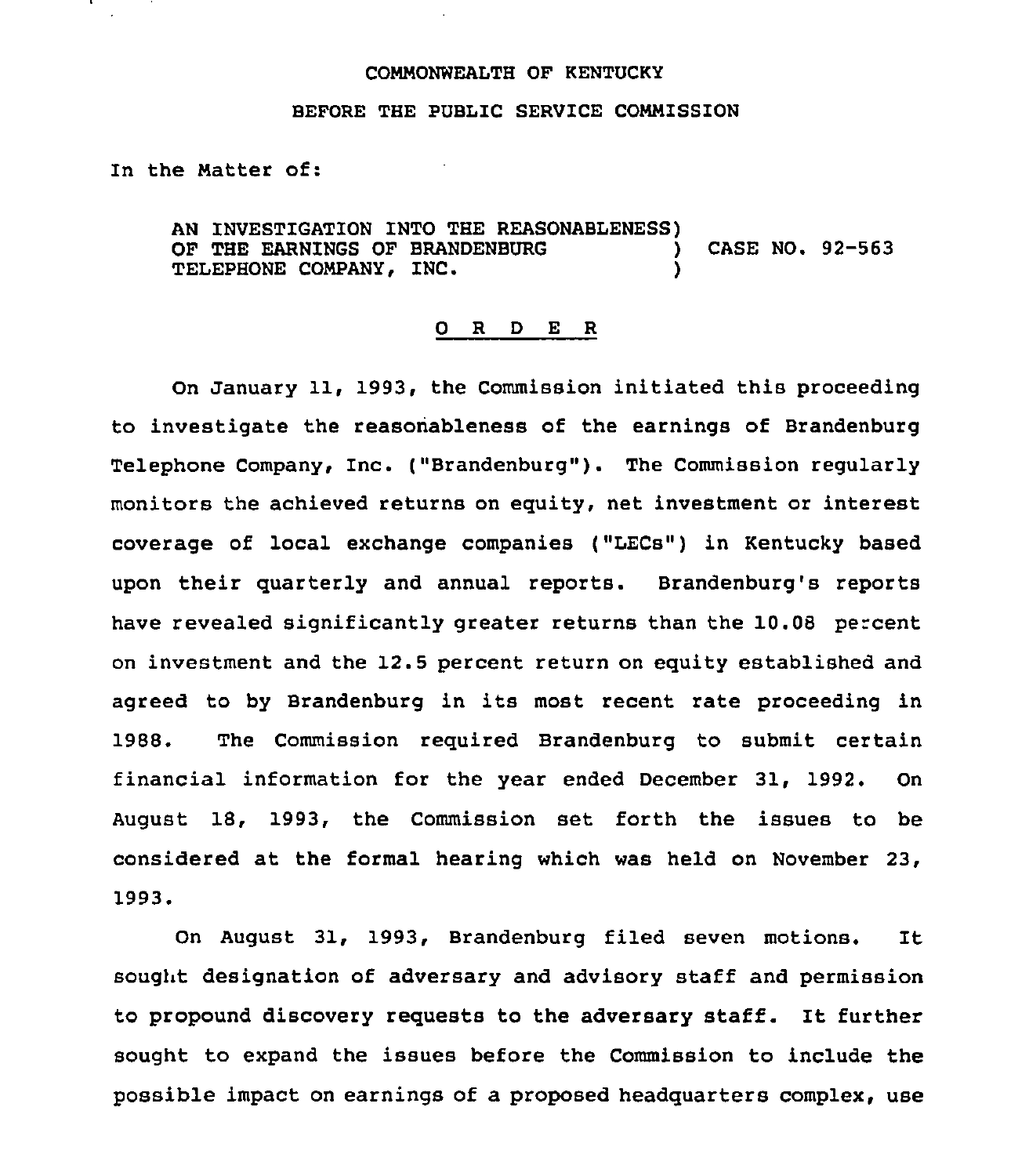of a future test year, and consideration of alternative forms of regulation. These motions and Brandenburg's motion to consider its efficiency of service in setting rates were denied October 15, 1993.

At the hearing, Brandenburg renewed its motions to consider the impact on earnings of its proposed headquarters, efficiency of service in determining reasonable rates, and alternative forms of regulation. It also petitioned the Commission to visit its facilities. These motions were submitted in writing on December 7, 1993. For the reasons stated in the October 15, 1993 Order, the motions which Brandenburg renewed at the hearing are again denied. Further, any information which could be gained by a Commission visit to Brandenburg would be irrelevant to the outcome of this proceeding. Accordingly, this motion is also denied.

## BACKGROVND

Brandenburg is an investor-owned LEC providing service in Meade, Breckinridge and Hardin counties to 20,504 access lines as of December 31, 1992. Brandenburg does not perform separations studies to allocate expenses and investment between state and federal jurisdictions. As a result, the Commission reviews Brandenburg's financial results on a total company basis. However, any adjustments to rates will only affect the intrastate operations over which the Commission has jurisdiction.

 $-2-$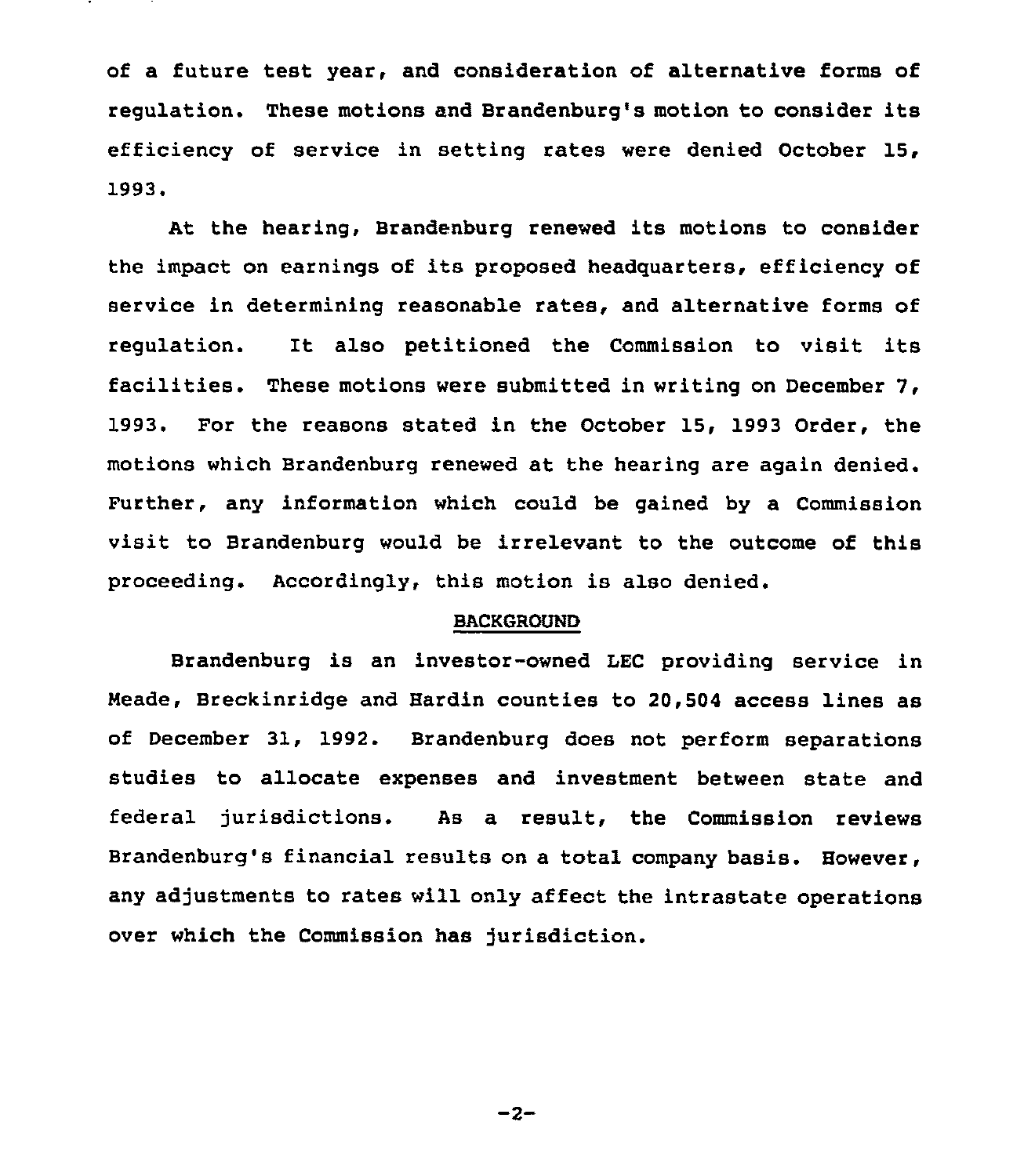In Case No.  $9859<sub>i</sub><sup>1</sup>$  Brandenburg and Commission Staff agreed that a rate of return of 12.5 percent on equity, which equated to an overall return on capital investment of 10.08 percent, was appropriate for the company. By Order of November 29, 1988, the Commission accepted this agreement and noted that unless modified by subsequent proceedings, these earnings levels would remain in effect.

Since 1988, Brandenburg has consistently realized returns on net investment significantly above its established parameters. Returns on investment have ranged from 13.18 percent in 1987 to 16.78 percent in 1990. For the 12-month period ended April 30, 1993, Brandenburg reported a return on investment of 15.92 percent.<sup>2</sup>

## ANALYSIS AND DETERMINATION

## Test Period

Several months after this investigation began Brandenburg proposed use of a forward-looking or future test period. <sup>A</sup> forward-looking test period is allowed pursuant to KRS 278.192, "for the purpose of justifying the reasonableness of a proposed increase in rates." The Commission initiated this investigation to determine if Brandenburg was in fact overearning, in which case <sup>a</sup> rate decrease would be warranted. Therefore, the Commission reaffirms its October 15, 1993 Order denying this proposal. As <sup>a</sup>

 $\mathbf{1}$ Case No. 9859, An Investigation Into the Reasonableness of the Earnings of Brandenburg Telephone Company, Inc.

 $\overline{\mathbf{2}}$ Response to Order of Nay 4, 1993, Item 9, Sheets 2-5.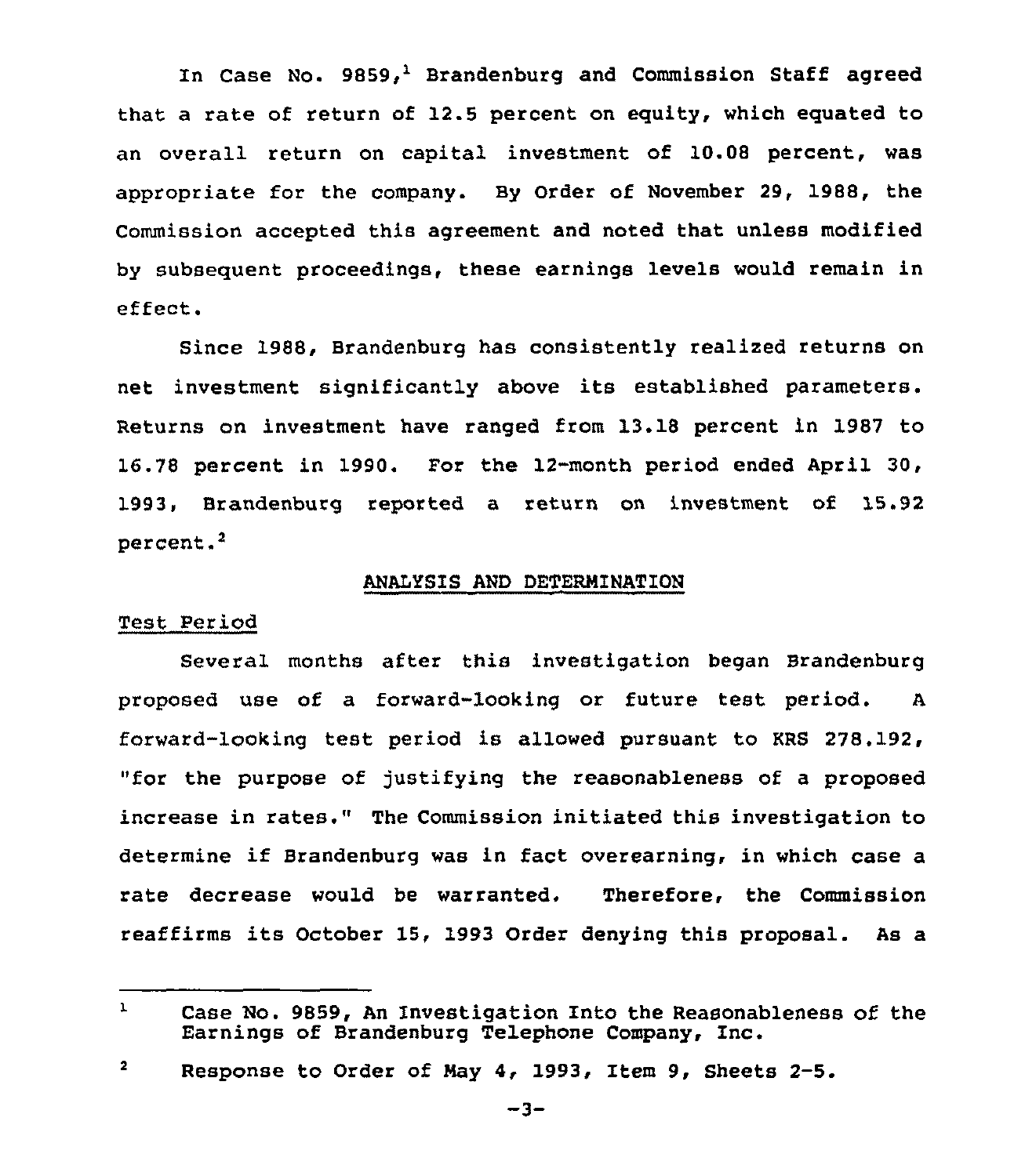result of that Order, on November 12, 1993, Brandenburg provided updated financial information containing various pro forma adjustments to the 12 month period ended December 31, 1992. The Commission therefore adopts the historical test period ended December 31, 1992 as the test period in this case.

## RATE BASE

## Net Investment Rate Base

In its November 12, 1993 financial update, Brandenburg reflected a net investment balance per books of  $$16,865,052^3$ excluding an allowance for Cash Working Capital. It proposed to adjust this balance by \$7,529,426<sup>4</sup> to reflect post-test-period plant additions and retirements, the associated impacts on the depreciation reserve of year-end plant balances, revised depreciation rates effective January 1, 1994, and a Cash Working Capital allowance. These adjustments are accepted with the following modifications.

# Proposed Headquarters Buildinq

Of the  $$7,495,242$  in proposed net plant additions,  $$6,178,708^5$ represented the estimated cost to construct a proposed headquarters complex,  $$50,000^6$  to furnish it, and  $$245,000^7$  for a 39 acre site

 $\overline{\textbf{z}}$ Id., footnote (B)

 $-\Delta$   $-$ 

 $\overline{\mathbf{3}}$ Item 2, Telecommunications Plant Summary, Period Ended December 31, 1992, column (d), page <sup>2</sup> of 4, line 61.

 $\blacktriangleleft$ Id. Column (g} less column (i), plus column L, line 62.

 $5^{\circ}$ Id., Summary of Telephone Plant Adjustments, page <sup>3</sup> of 4, Footnote (F).

<sup>6.</sup> Id., footnote (6)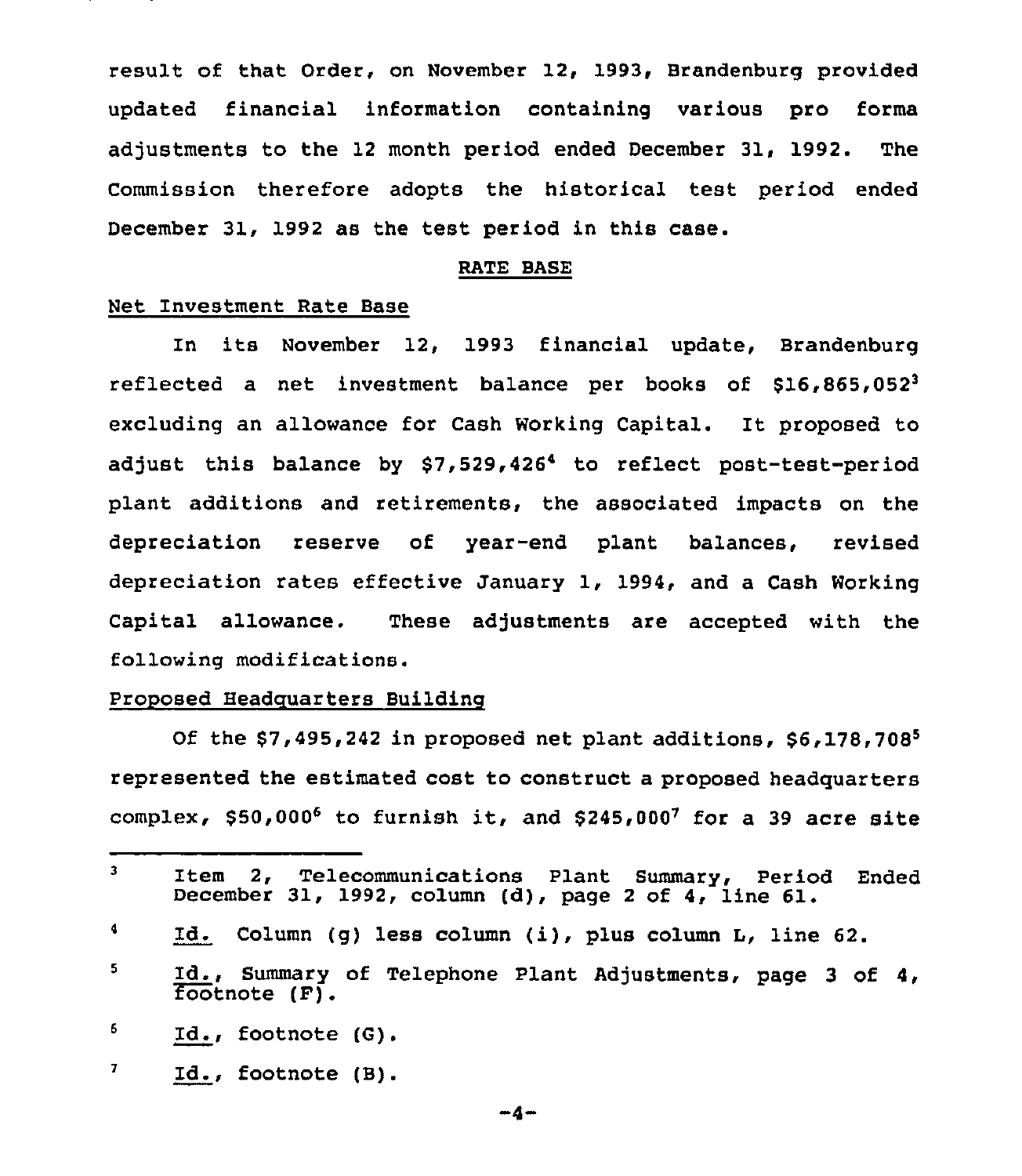upon which to build it. As noted, Brandenburg's motion to consider the proposed headquarters complex in this case was denied because Brandenburg's petition for a Certificate of Public Convenience and Necessity<sup>8</sup> to construct the headquarters is pending Commission review. Moreover, additions to rate base for future construction are inappropriate in this case because the timing and cost of the proposed headquarters are both speculative. Brandenburg's proposed construction plans will be thoroughly evaluated due to the substantial financial impact this proposed addition would have on Brandenburg's rate base, and it is by no means certain that the proposed level of expenditures is justified. Therefore, headquarters costs of \$6,473,708 should not be considered in this case and should be deducted from Brandenburg's proposed net investment. These adjustments require reduction of the depreciation reserve by \$173,310 or one year's depreciation on the headquarters and furniture.

# Cash Working Capital

Brandenburg proposed a Cash Working Capital Allowance of  $$572,605$ , based upon a formula approach using  $45/365th^9$  of operating expenses excluding Depreciation and Amortization. In a subsequent section of this Order, the Commission has made

 $\mathbf{B}$ Case No. 93-359, The Verified Application of the Brandenburg<br>Telephone Company, Inc. for a Certificate of Public for a Certificate of Convenience and Necessity to Construct <sup>a</sup> New Headquarters Facility in Brandenburg, Kentucky, received by the Commission on September 22, 1993.

<sup>9</sup> Response to Commission Order of Nay 4, 1993, Item 10(d), Sheet <sup>1</sup> of l.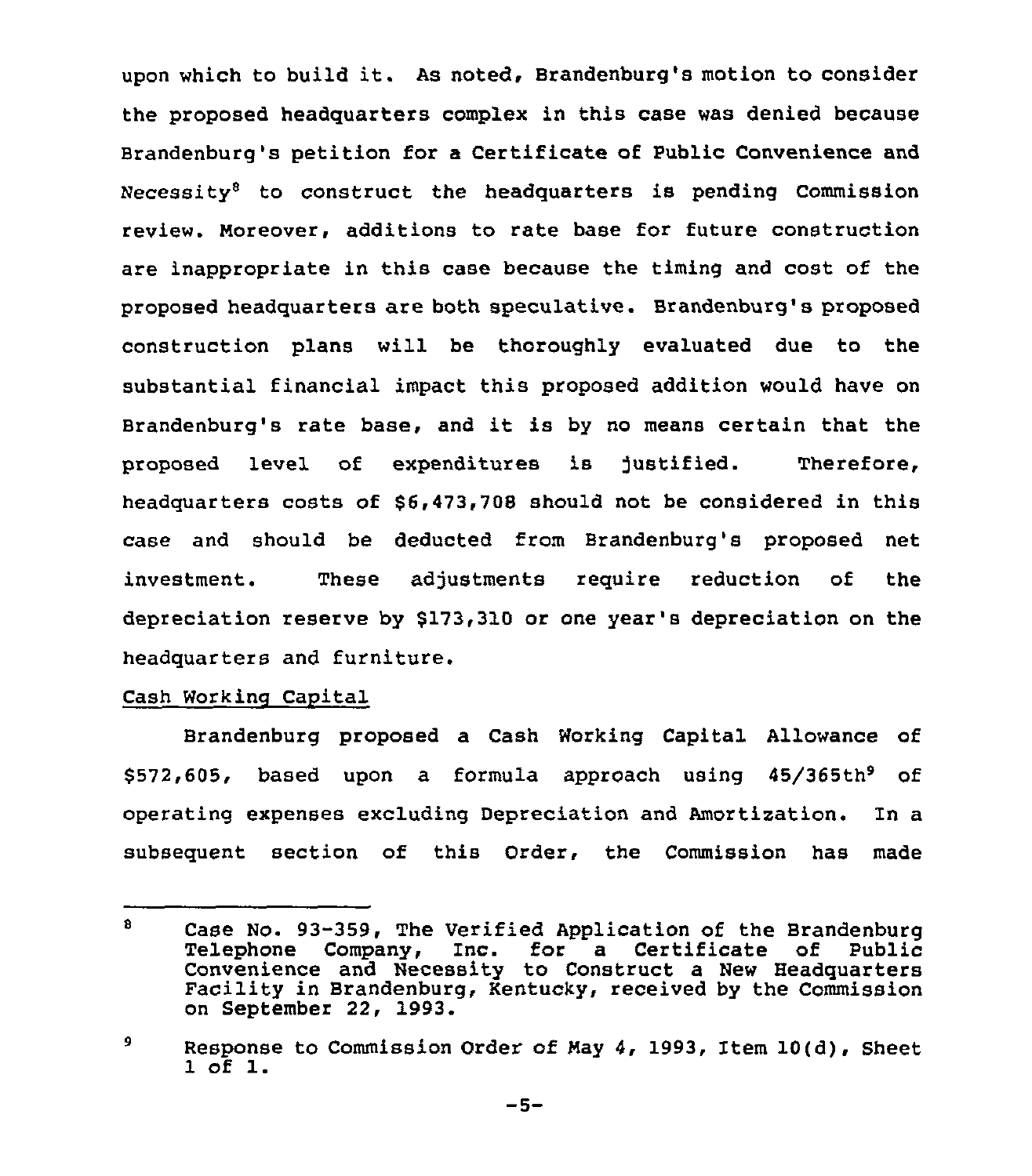adjustments to reduce Brandenburg's allowed operating expenses. Based upon those adjustments and a factor of 1/8 (12.5 percent) of out-of-pocket operating expenses, the Commission finds the proper level of Brandenburg's Cash Working Capital allowance to be \$ 579,749.

# Customer Deposits

Brandenburg proposed to reduce net investment by \$193,419<sup>10</sup> to reflect its customer deposit balance. The Commission has traditionally declined to reduce rate base for customer deposits because the utility must pay interest on these amounts and should therefore be allowed to earn a return on them. Brandenburg has provided no new evidence to support a change in this practice. Therefore, customer deposits have not been deducted in Brandenburg's net investment rate base.

Accordingly, the Commission finds that Brandenburg's pro forms net investment should be as follows:

 $10<sub>1</sub>$ Telecommunications Plant Summary, Period Ended December 31, 1992, Item 2, Column (e), line 48, page <sup>2</sup> of 4.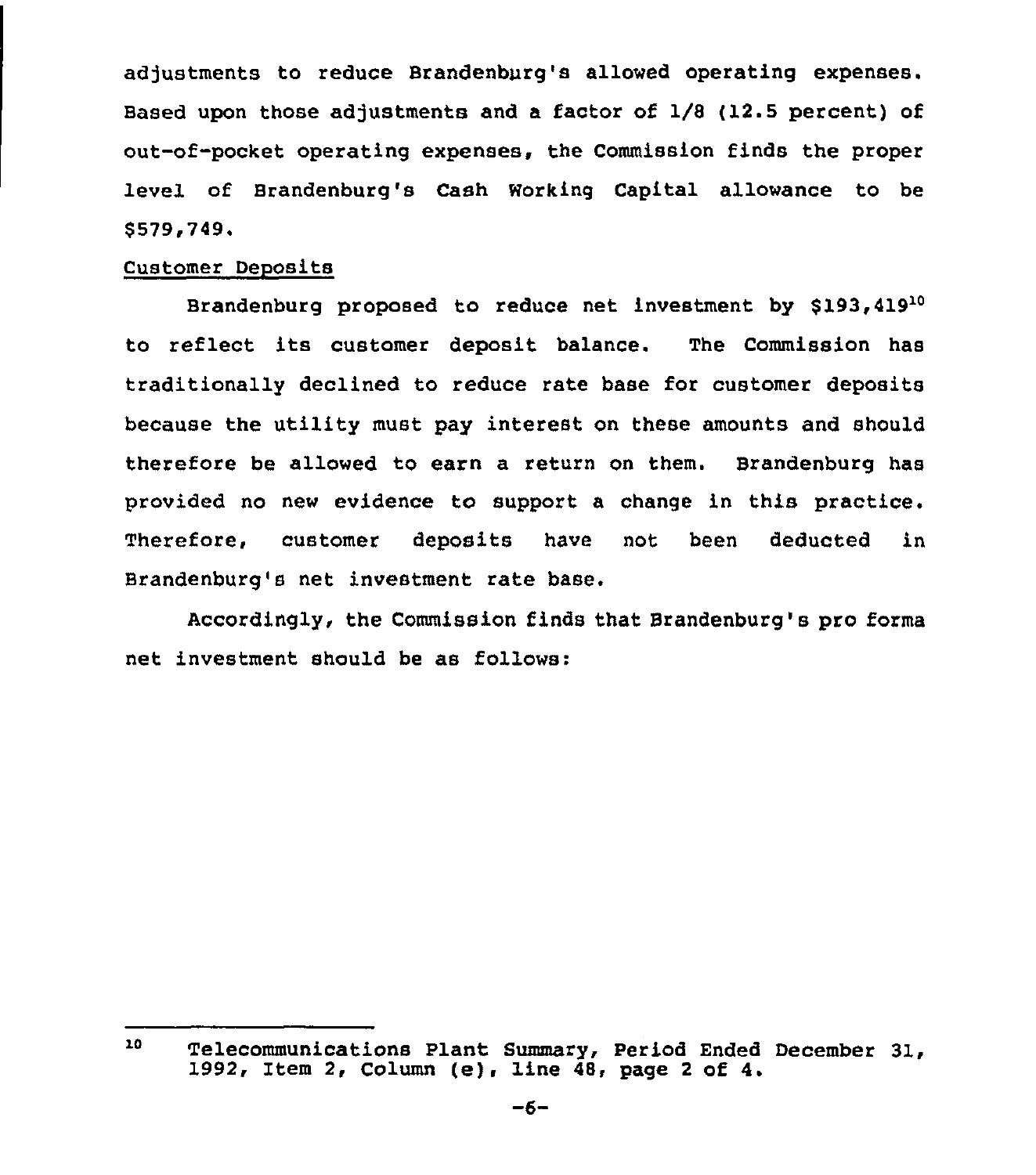| Telephone Plant In Service         | \$33,623,445   |
|------------------------------------|----------------|
| Telephone Plant Under Construction | 47,349         |
| <b>RTB Stock</b>                   | 591,605        |
| Prepaids                           | 50,341         |
| Regulated Materials and Supplies   | 427,095        |
| Cash Working Capital               | 579,749        |
|                                    | 5 35, 319, 584 |
| Less:                              |                |
| Accumulated Amortization           | 292,368        |
| Accumulated Depreciation Revenue   | 13,691,465     |
| Accumulated Deferred Income Taxes  | 3,041,108      |
| Net Investment                     | \$18, 294, 643 |

## REVENUES AND EXPENSES

Brandenburg reported per book net operating income for the test period of  $$2,690,283.<sup>11</sup>$  It proposed pro forma adjustments to revenues and expenses to reflect current and anticipated operating conditions which would reduce net operating income to conditions which would reduce net operating income to<br>\$1,847,735.<sup>12</sup> The proposed-adjustments are acceptable for ratemaking purposes with the following exceptions.

#### Revenues

To determine proper rates, the Commission must determine the expected levels of revenues and expenses for the period in which the rates will be in effect. Revenues must be normalized to reflect conditions at the end of the test period, especially where expenses have been normalized to end-of-period levels or where post-test-period adjustments to expenses and rate base have been proposed. If revenues are not normalized but pro forms adjustments

 $11$ Revenues and Expense Summary, Period Ended December 31, 1992, Item 3, Column (d), line 107, page <sup>4</sup> of 7.

<sup>12</sup> Id., column (j), line 107, page <sup>4</sup> of 7.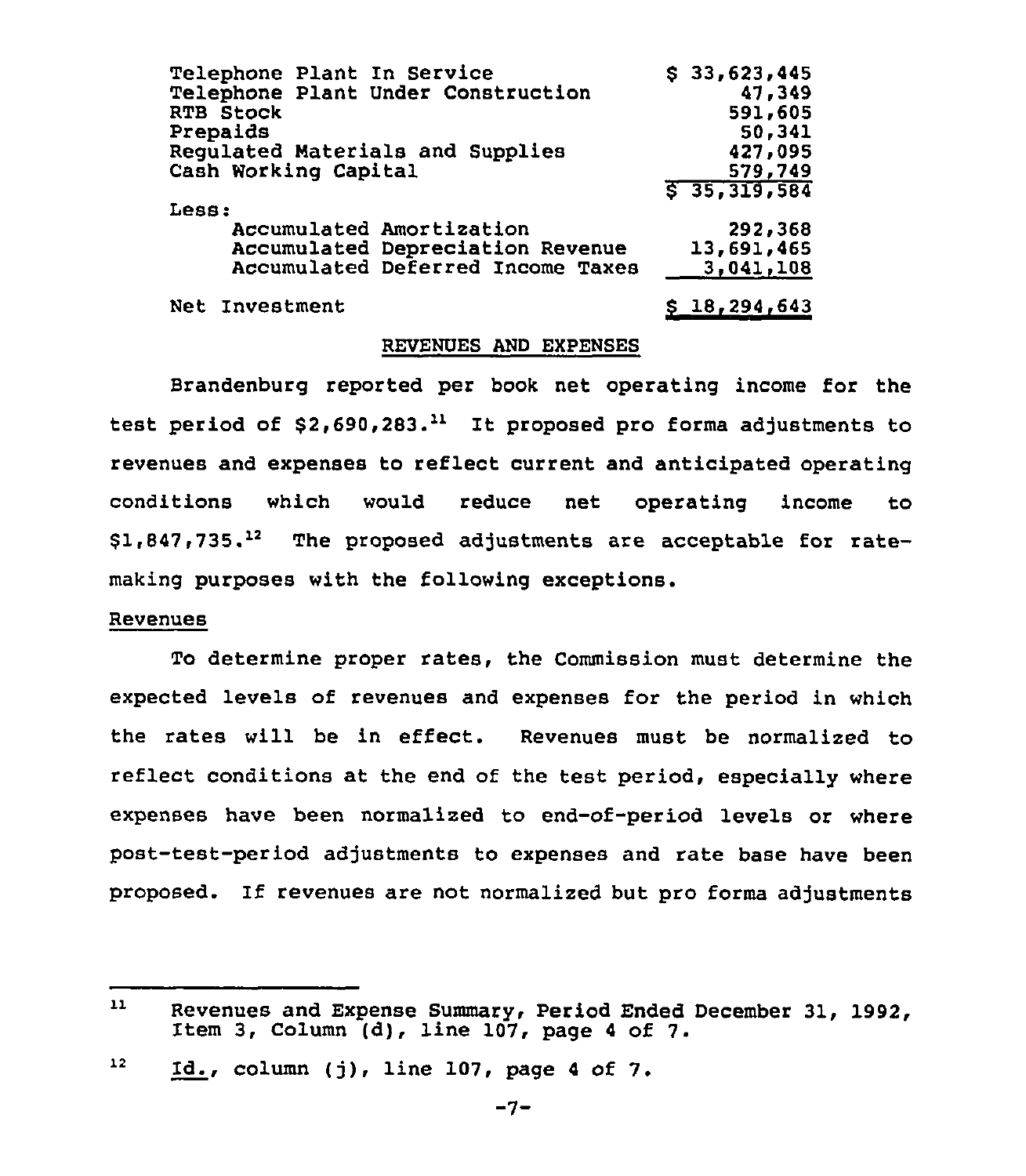to expenses and rate base are accepted, financial operations are distorted, generally to the detriment of the ratepayers.

The treatment of post-test-period adjustments is governed by settled precedent.

> [A]djustments for post-test-period additions to plant in service should not be requested unless all revenues, expenses, rate base, and capital items have been updated to the same period as the plant additions.  $\ldots$ .<sup>13</sup>

Here, Brandenburg has proposed to increase its total operating expenses by <sup>22</sup> percent. It also proposed to increase rate base by \$6,956,821, excluding the Allowance for Cash Working Capital, or approximately 41 percent. However, the only revenue adjustments proposed by Brandenburg reflect a decrease in revenues from  $$11,204,240^{14}$$  to  $$11,032,941,$ <sup>15</sup> a difference of  $$171,299,$ <sup>16</sup> to reflect true-ups to 1992 results. In essence, Brandenburg contends that its test period expenses will increase by <sup>22</sup> percent, its rate base will increase by 41 percent, but its revenues will decline slightly.

16 Id., Column (g), line 9, page 1 of 7.

<sup>13</sup> Case No. 10481, Notice Of Adjustment Of The Rates Of Kentucky-American Water Company Effective On February 2, 1989, Order dated August 22, 1989, page 5. See also Case No. 90-158, Adjustment Of Gas And Electric Rates Of Louisville Gas And Electric Company.

<sup>14</sup> Revenues and Expense Summary, Period Ended December 31, 1992, Item 3, Column  $(e)$ , line 9, page 1 of 7.

<sup>15</sup> Id., Column (j), line 9, page <sup>1</sup> of 7.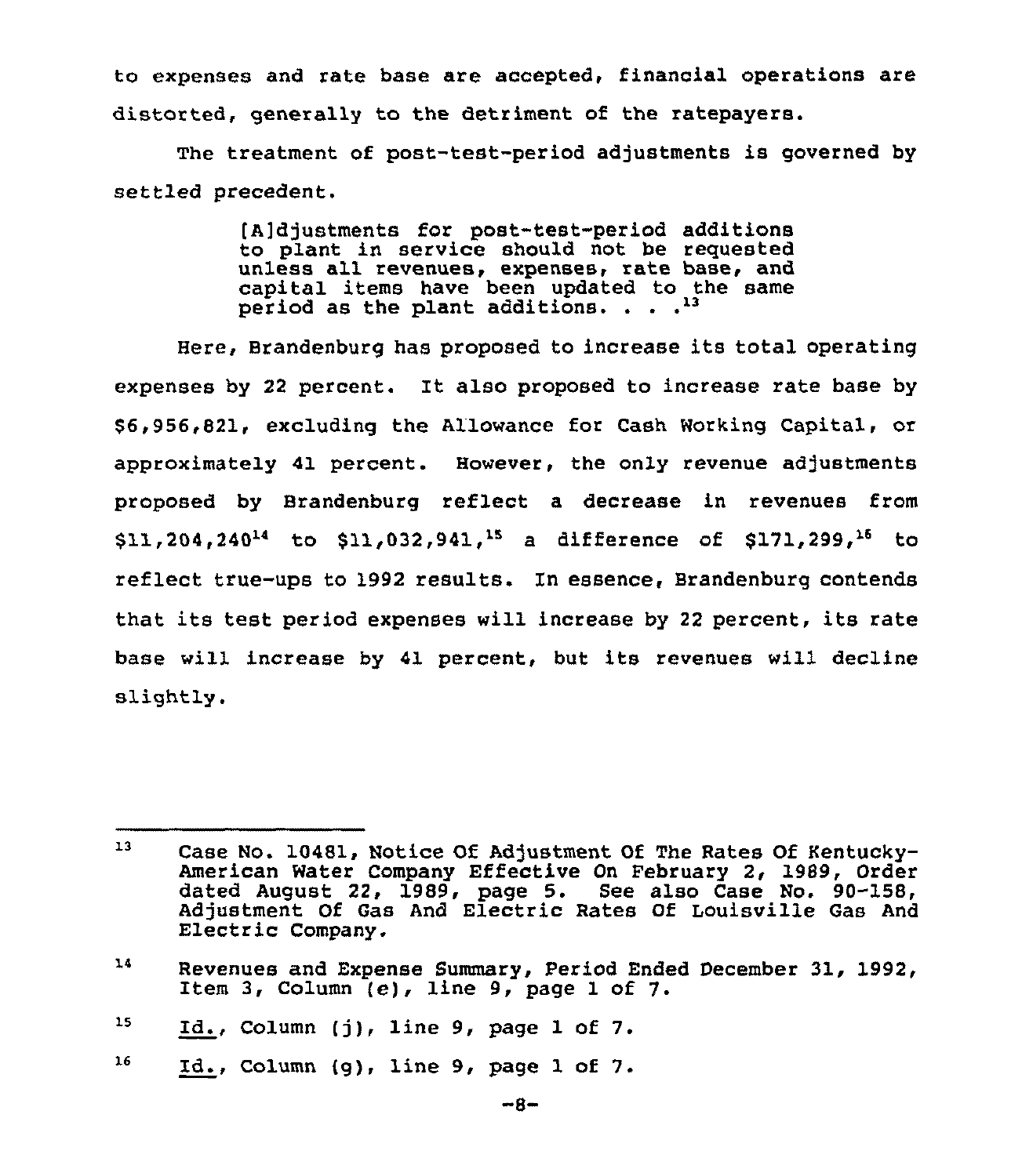Brandenburg maintains that access line growth is a good indicator of company growth,<sup>17</sup> and that its lack of growth in this case indicates that its revenues for the immediate future will remain at or near 1992 levels. Brandenburg also maintained that if the level of past revenue growth were reflected, expense growth must be reflected as well.<sup>18</sup> It did not bring revenues to an endof-period level because it did not bring all expenses to an end-ofperiod level. However, by reflecting wage and salary increases granted in October 1992, depreciation expense increases effective January 1, 1994, software purchases outside of the test period, and other items, Brandenburg's proposed pro forms expense adjustments significantly increase operating expenses above those of the test period.

Brandenburg's failure to make a revenue growth adjustment is unacceptable. Brandenburg's access line growth has been positive, albeit modest, in recent years. It had 3.6 percent more access lines at the end than at the beginning of the test period.<sup>19</sup> Failure to adjust for this increase understates future revenues. Finally, all indicators of revenue growth, such as access minutes of use and access lines, have increased during the period from 1989 through 1992.

19 Campbell testimony, page 8.

20 Transcript of Evidence ("T.E."), Campbell, page 294.

 $-9-$ 

 $17<sup>7</sup>$ Campbell Direct Testimony, November 23, 1993, page 8.

<sup>18</sup> Campbell testimony, page 7.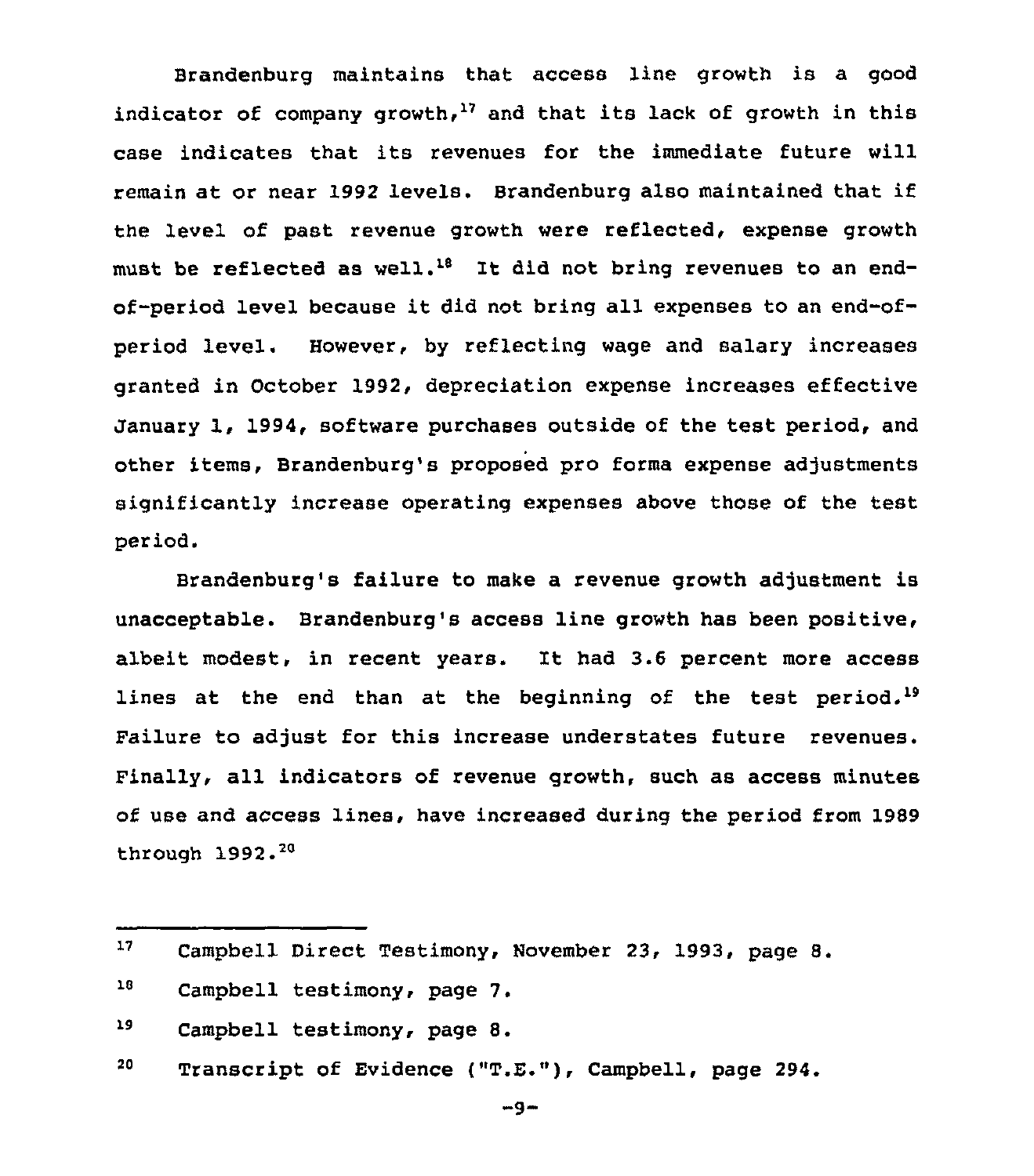Brandenburg's failure to recognize this trend and normalize revenues leaves the Commission with two options. It may reject Brandenburg's post-test-period adjustments to expenses and rate base, or make a revenue normalization adjustment. In this case, the latter course will make the test period more representative of future conditions and has been used.

To normalize revenues, those from the last three months of the test period were annualized, as shown in Appendix A. The Commission also imputed to local service revenues  $$8,464<sup>21</sup>$  in employee concession service revenues allowed by Brandenburg during the test period. The Commission, as it has in previous telephone rate proceedings, finds no evidence that these discounts are wage requirements. They should therefore be horne by the shareholders.

Therefore, Brandenburg's total operating revenues have been increased by \$1,000,221 to an adjusted level of \$12,033,162. This result is very similar to the actual revenues received by Brandenburg for the 12 months ended September 30, 1993, by which time they had grown to approximately \$12 million.<sup>22</sup>

#### **Expenses**

Brandenburg proposed various adjustments to increase total operating expenses from a test period level of \$5,881,221 to a pro forma level of \$7,189,284, an increase of 22 percent. The proposed

 $21$ Response to Commission Order dated May 4, 1992, Item 3, Sheet 1 of 1.

 $22$ T.E., page 295.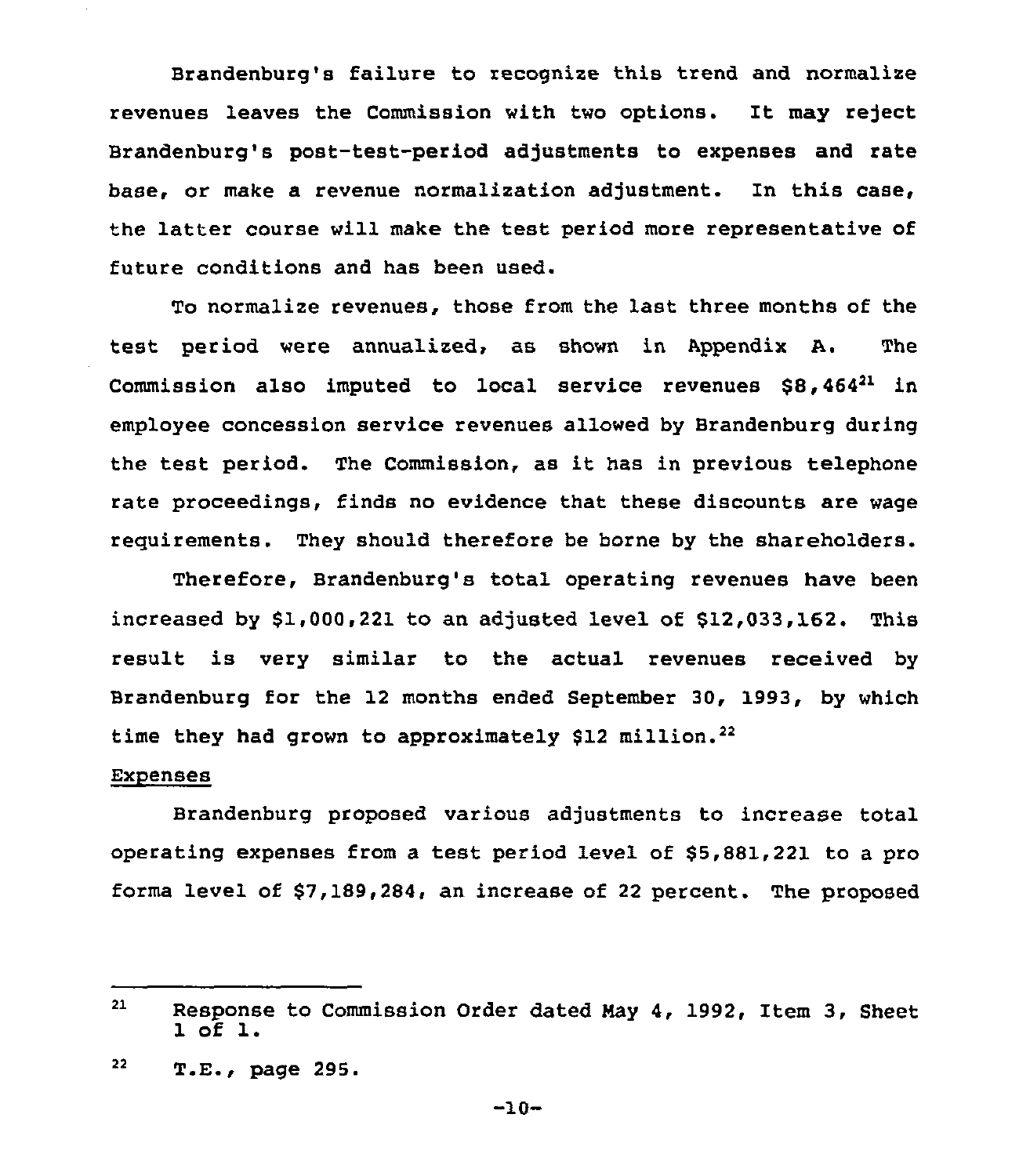adjustments are acceptable for rate-making purposes with the following modifications.

Advertising Expenses. Commission Regulation 807 KAR 5:016 prohibits including the cost of advertising for political or institutional purposes in the utility's cost of service for ratemaking purposes. Institutional advertising is characterised as that which has as its primary objective the enhancement or preservation of the corporate image of the utility and which presents it in <sup>a</sup> favorable light to the general public, investors or potential employees.

In response to the Commission's Nay 4, 1993 Order, Brandenburg provided an analysis of advertising expenditures made during the provided an analysis or advertising expenditures made during the provided an analysis or advertising expenditures made during the content of  $\sim$ to provide its customers with information rather than to obtain new customers, stimulate use of existing systems, or enhance the corporate image. However, only the "Link-Up" Advertisement expenses of \$106.50 produced a "material benefit" as described in <sup>807</sup> KAR 5:016, Section 3(2}. Link-Up is a program to assist lowincome individuals in paying the network connection charge. The remaining expenditures, which include directory advertisement, sponsorship of time and temperature announcements, business cards, and advertisements in yearbooks and fair books, are designed to enhance the corporate image.

<sup>23</sup> Response to Commission Order dated May 4, 1993, Item 6, Sheet <sup>3</sup> of 3.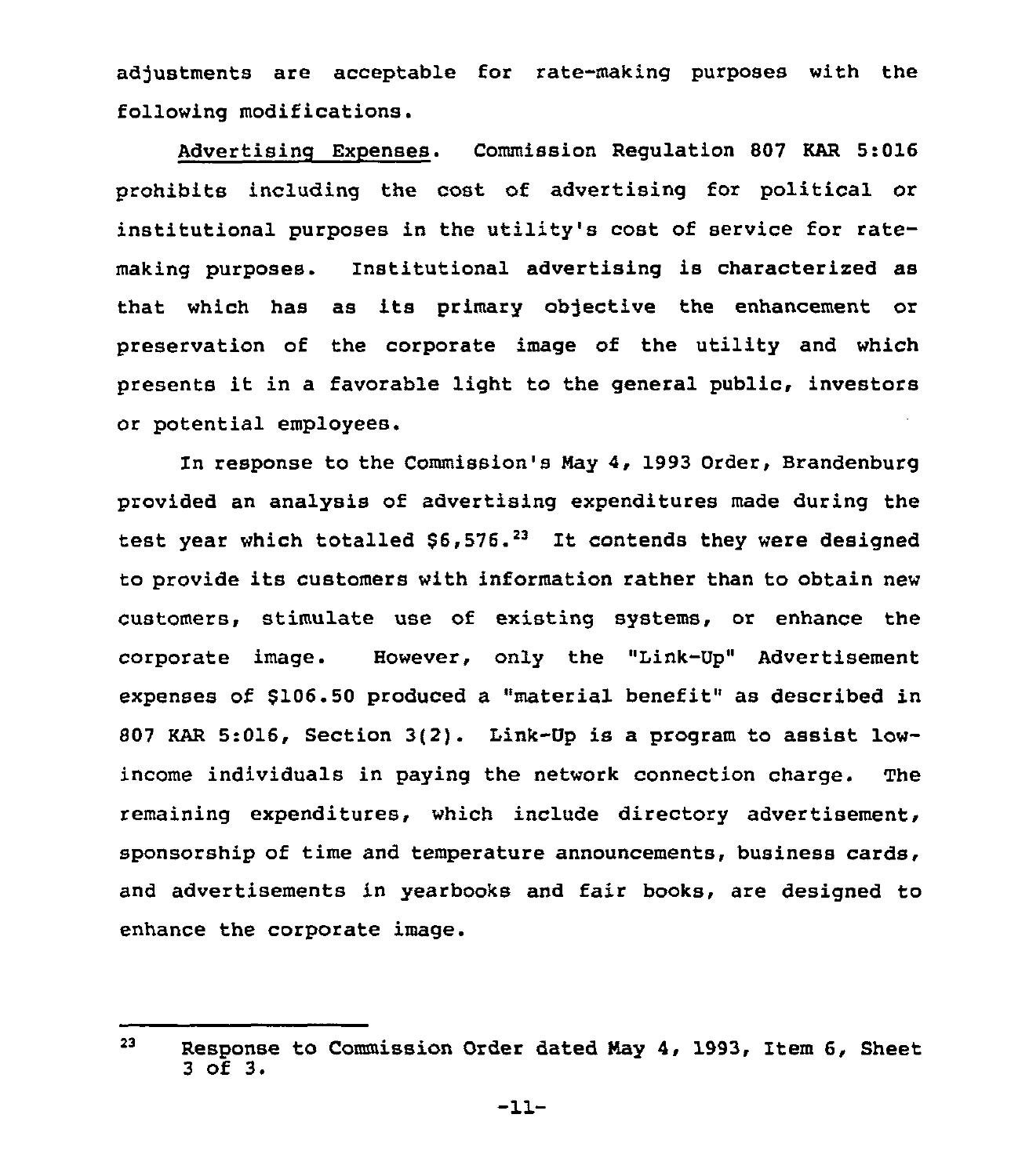Therefore, Brandenburg's advertising expenses have been reduced by  $$6,470.$ 

Depreciation Expense. Because potential headquarters costs have been disallowed from rate base, depreciation expenses associated with it must be deducted from the pro forma depreciation adjustment, reducing depreciation expense by \$173,310. The resulting adjusted depreciation expense is \$2,371,513.

Federal and State Taxes. Brandenburg was instructed to use the 35 percent federal tax rate the U.S. Congress was expected to approve. The rate enacted which is applicable to Brandenburg's taxable income was 34 percent. Therefore, the company's pro forma federal income tax amount of  $$1,032,040$  has been reduced by  $$29,362$ to 81,002,678. As a result of the other changes made to revenues and expenses state income taxes were increased \$97,350 to \$358,227 and federal income taxes were increased \$368,101 to \$1,370,779.

Statement of Financial Accounting Standards No. 109 ("SFAS 109"). Dn February 10, 1992, the Financial Accounting Standards Board issued SFAS 109, Accounting for Income Taxes. Frequently, assets and liabilities have different bases for financial reporting and income tax reporting. SFAS 109 provides for the recognition of deferred tax assets and liabilities to account for the anticipated future consequences of these differences, as well as for operating loss and tax credit carry-forwards.

During 1992, Brandenburg adopted SFAS 109 for accounting purposes. Brandenburg attributes the increase in its deferred tax liability balance from the end of 1991 to the end of 1992 to the

-12-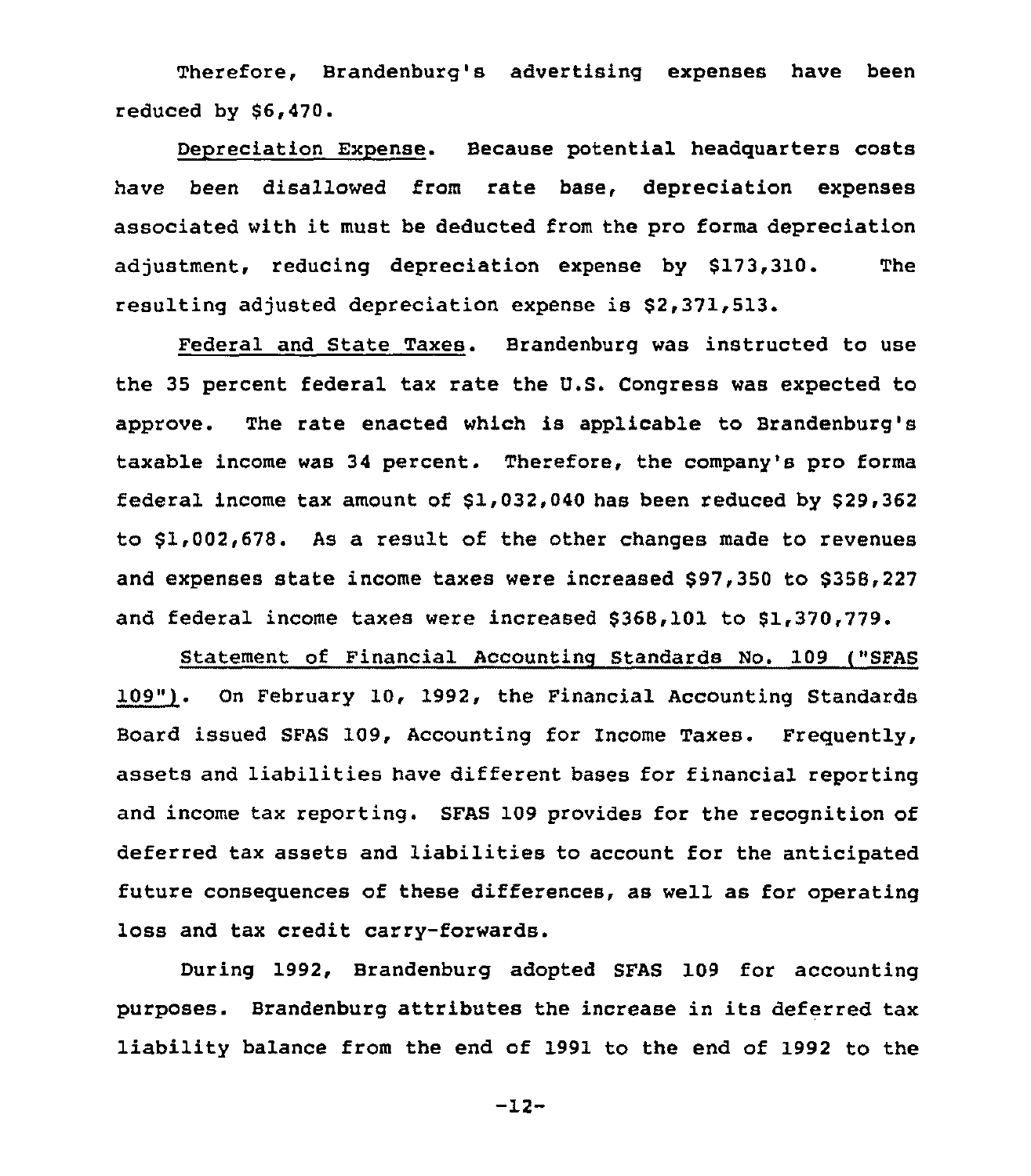implementation of the Statement.<sup>24</sup> Brandenburg also recorded an expense of \$482,014 on its income statement to record the adoption of SFAS  $109.25$  which is unusual given that, for requlated operations, there is generally no impact on the income statement. In addition, this level of deferred tax expense should not be expected to recur in future periods because the amount represents the cumulative effect on years prior to 1992 of the retroactive application of the new deferred tax method. In other circumstances, these expenses could be deleted. However, as this matter was not the primary focus of this proceeding and a complete record was not developed, no adjustment has been made.

## Capital Structure

Brandenburg's capital structure at December 31, 1992 was 69.7 percent equity and 30.3 percent debt. In Case No. 9859, a capital structure of 62.6 percent common equity and 37.4 percent debt was approved by the Commission. The significant rise in equity to present levels clearly indicates the presence of less financial risk in Brandenburg's operations.

## Cost of Debt

The company's cost of debt calculation resulting in a cost of 6.46 percent is reasonable and is adopted.

<sup>24</sup> Response to Commission Order dated Nay 4, 1993, Item 12, Sheet 1 of 2.

<sup>25</sup> November 12, 1993, Updated Financial Information, Item 3, page <sup>3</sup> of 7.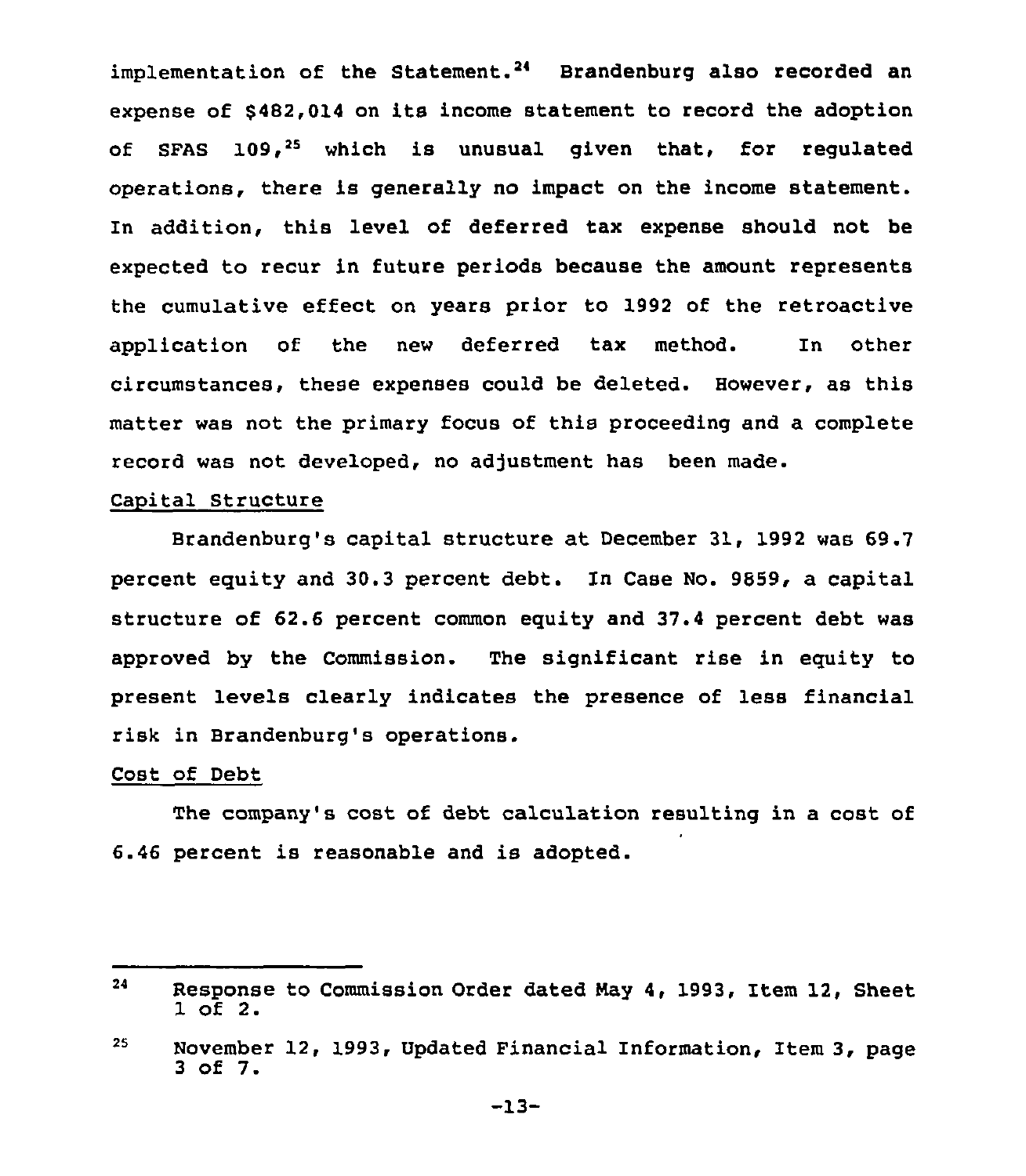# Cost of Equity

In Case No. 9859, a return on equity of 12.5 percent was authorized. It was not the Commission's intention to change what was found to be fair, just, and reasonable, in that case, in this investigation. Brandenburg has not sought to change this established rate of return and nothing in the record compels deviation from it. However, if this case involved <sup>a</sup> change in the approved return concomitant with the level of risk inherent in the company and the economy today, the 12.5 percent return would require much reexamination and would most likely be reduced.

## Rate of Return Summary

Applying the 6.46 percent debt cost rate and the 12.5 percent equity cost rate to the actual capital structure as of December 31, 1992 produces an overall return on capital of 10.67 percent.

# REVENUE REQUIREMENTS

Based on its adjusted operations, Brandenburg's present revenue requirements are determined to be \$10,976,985, as follows:

| \$1,952,237  |
|--------------|
| 7,009,504    |
| 2,061,616    |
| 46,372       |
| \$10,976,985 |
|              |

Brandenburg's adjusted revenue as discussed previously is \$12,033,162, resulting in overearnings of \$1,056,177.

# EFFICIENCY ARGUMENTS

Brandenburg argued at length that it should not be required to reduce its rates because doing so would penalize it for providing service in a highly efficient manner. It also argued that rate of

-14-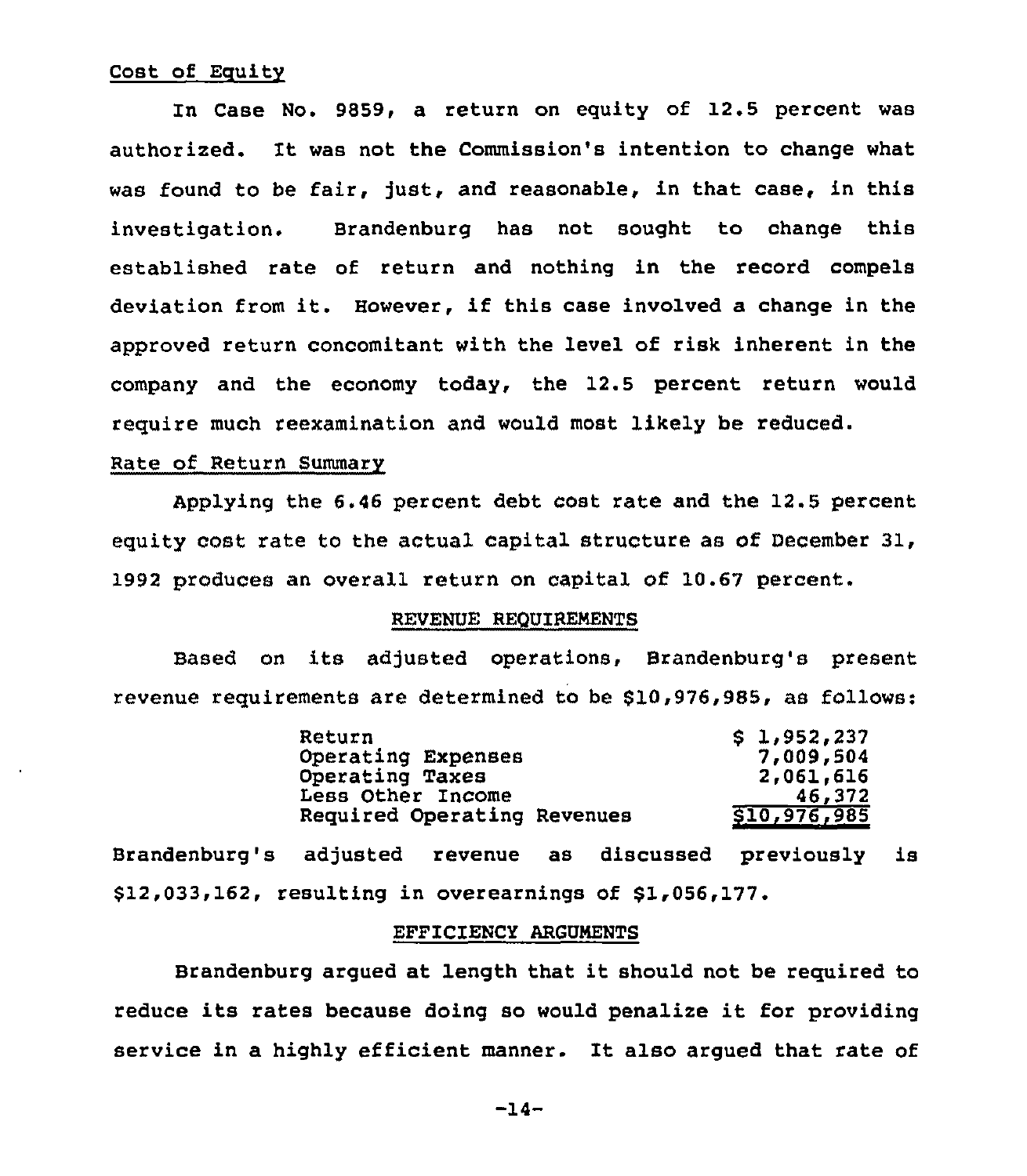return regulation was inappropriate for its situation. The purpose of rate of return regulation is to set fair, just and reasonable rates. Traditionally, this has been accomplished by setting a fair rate of return, determining the total revenues required to allow a company an opportunity to earn that return, and designing rates to produce those revenues. The Supreme Court has ruled that, "[a] public utility is entitled to such rates as will permit it to earn <sup>a</sup> return in the value of the property it employs for the convenience of the public" and "[i]t has no constitutional right to profits such as are realized or anticipated in highly profitable enterprises."<sup>26</sup> Essentially, Brandenburg turns this argument on its head. It argues that if rates can be shown to be low the realized rate of return should not be relevant in a rate proceeding. Under this approach, Brandenburg insists that a firm is rewarded for innovation, operating efficiently, being a low-cost provider, and maintaining low rates with good service.

Brandenburg urges the Commission to ignore realized rates of return as long as rates are low when compared to those of other LECs and quality of service is maintained. Brandenburg suggests comparing companies on a per access line basis, an accepted procedure. However, the significance of the comparison would increase if the companies in Brandenburg's sample had similar territorial and demographic characteristics. Brandenburg acknowledged that the physical characteristics of a territory can

<sup>26</sup> Bluefield Water Works v. West Virginia Public Service Commission, 262 U.S. 679,692 (1993).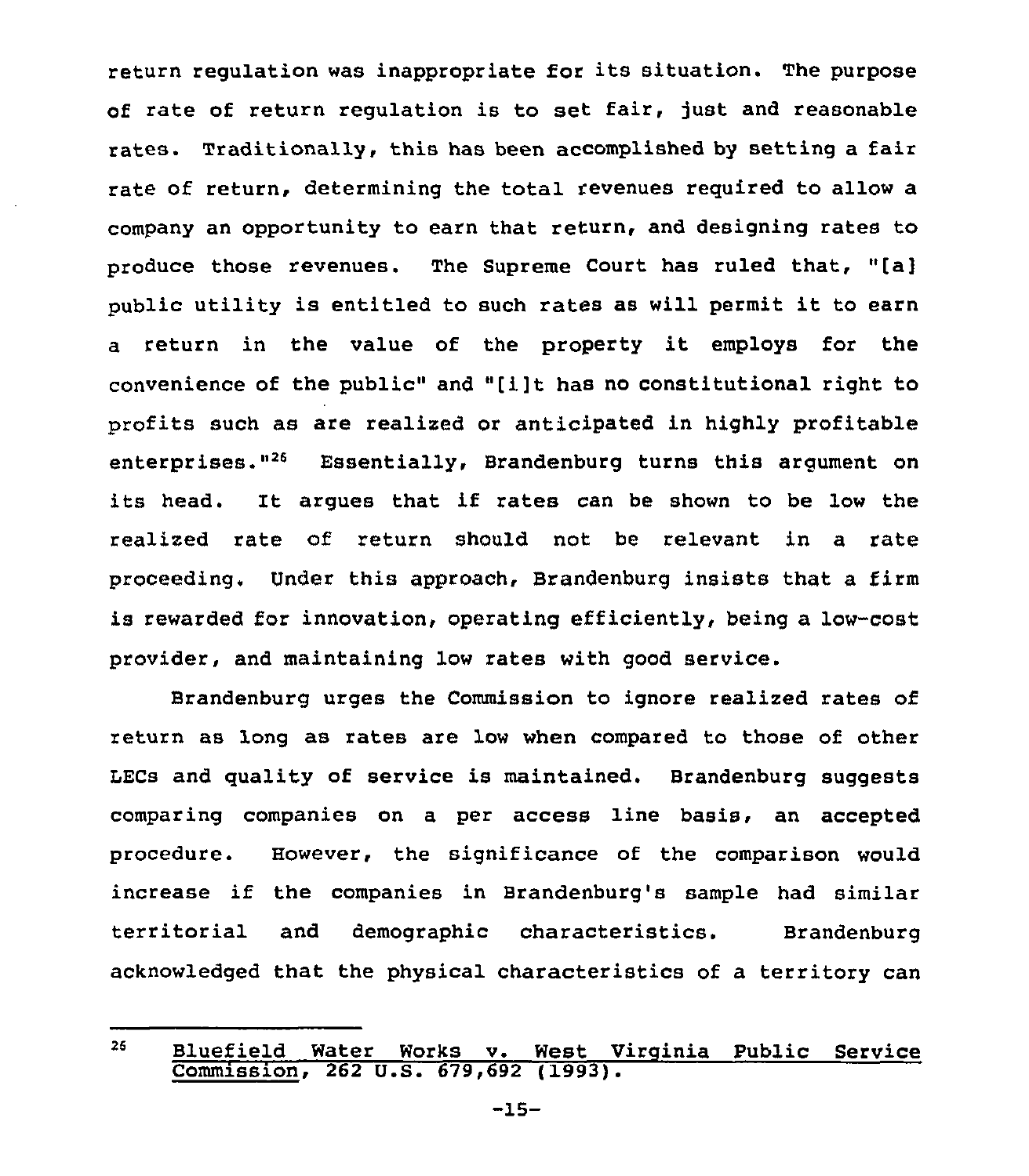affect the cost of operating within it.<sup>27</sup> Brandenburg argued that its revenue per access line is on par with that in its sample. Its operating expenses per access line being well below the sample average, Brandenburg argues that its high returns are the result of operating efficiently.

Brandenburg also argued that it is a leader in installing state of the art technology, such as digital, Signaling System Seven, and fiber optics, on its system. These technological innovations enhance Brandenburg's quality of service and tend to lower operating costs.

Brandenburg introduced proof that its past management practices have resulted in substantial savings which are not rewarded by traditional regulation. For example, Brandenburg cites the purchase of a central office switch at a savings of \$1.8 million which tended to keep its rate base lower than it otherwise would have been. Brandenburg's efforts to provide high quality service at low cost are laudable. All utilities should strive to become more efficient as they provide high quality service. However, it is also obvious that Brandenburg has benefitted significantly from any actions taken to reduce its costs because of regulatory lag, since it has captured any overearnings realized since the most recent rate proceeding in 1988.

However, Brandenburg has not met its burden of showing that its returns are justified on this basis. It suggests that traditional regulation is not appropriate but has offered no

 $-16-$ 

<sup>27</sup> T.E., pages 93-94.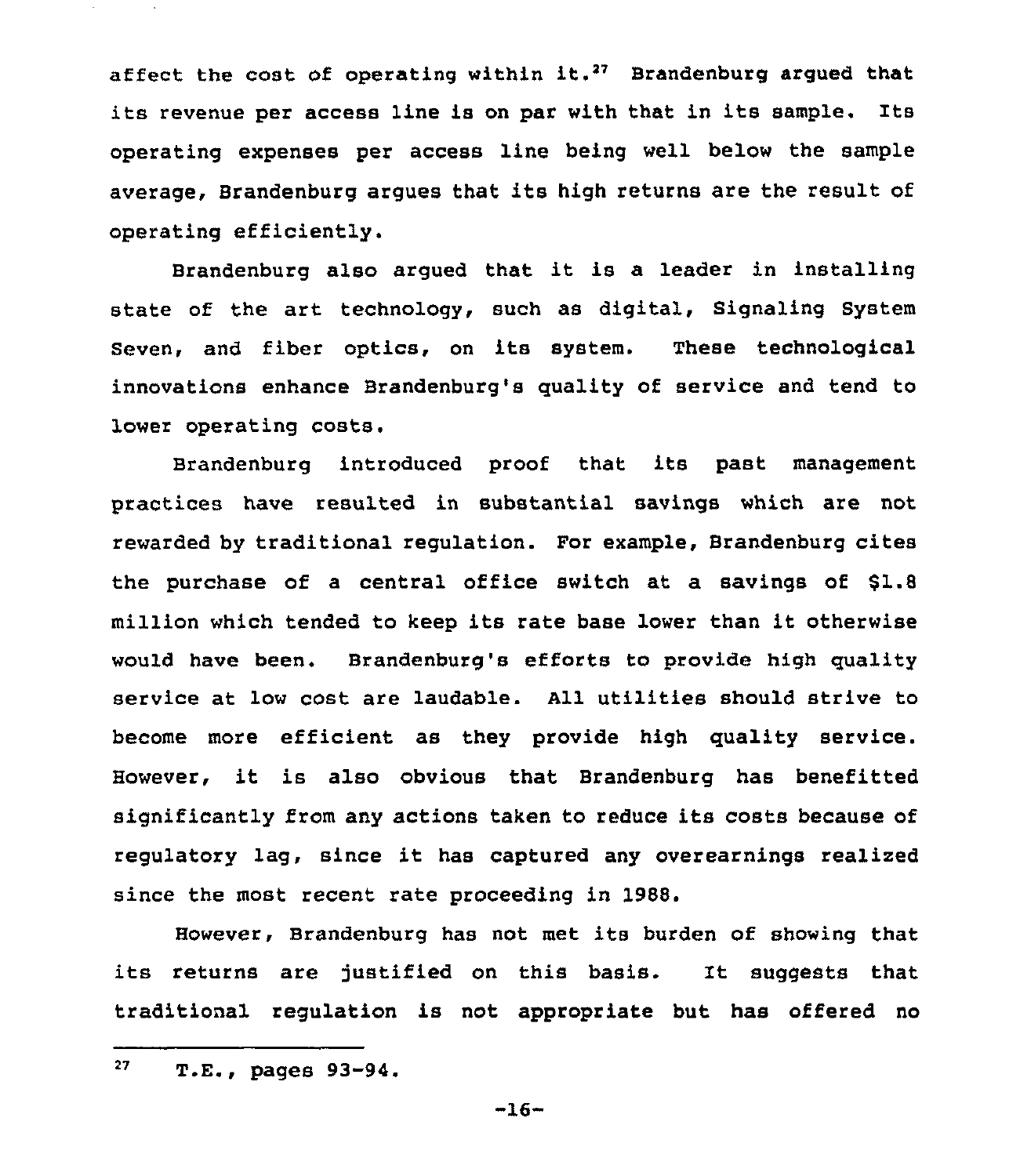workable alternative. In fact, it declined to discuss the details of incentive regulation after this investigation was begun. Simply maintaining a hands-off attitude is neither a credible nor acceptable incentive regulation plan. Brandenburg is a regulated utility company with a virtual monopoly in its franchised territory. Moreover, Brandenburg agreed to traditional regulation using an allowed return on equity of 12.5 percent in 1988, and at no time since then has Brandenburg taken any action to alter the terms of that agreement.

The Commission stands ready to consider all credible incentive regulation plans as it has before and during this proceeding. However, in the absence of a credible alternative to traditional rate of return regulation, Brandenburg should be required to reduce its rates.

## DISCUSSION

It is clear beyond cavil, even after extending to Brandenburg the benefit of a number of doubts and without fully developing the need for an adjustment related to SFAS 109, that Brandenburg is overearning. Given this consistent pattern and level of overearnings, Brandenburg can no longer justify touchtone or zone charges. The elimination of touchtone charges reduces revenues by approximately \$235,000, while the elimination of zone charges reduces revenues by approximately \$393,000. Elimination of touchtone charges is justified because the incremental cost of the software component of central office switch generics necessary for touchtone service is virtually zero, if identifiable at all. Other

-17-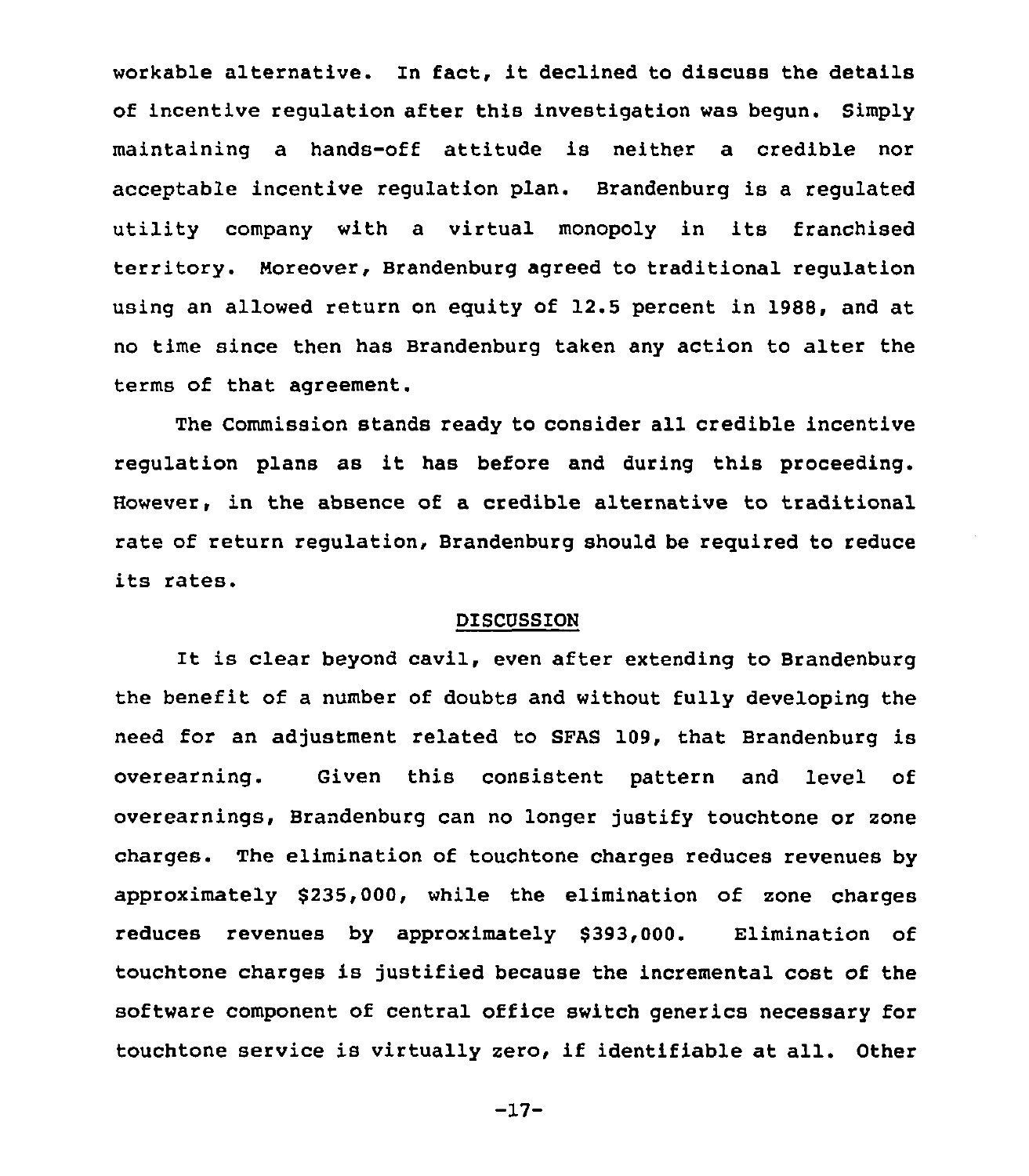small jurisdictional LECs, specifically Alltel, Harold Telephone Company and Thacker-Grigsby Telephone Company have recently eliminated these charges. However, some of Brandenburg's customers do not subscribe to touchtone service and should not be required to purchase a touchtone phone.<sup>28</sup> Therefore, Brandenburg's customers who wish to do so should not be denied the ability to retain rotary service.

In the case of zone charges, Brandenburg's evidence reflected that only a small percentage of its customers pay zone charges.<sup>29</sup> However, Brandenburg's responses to data requests indicate that these charges generate \$393,000 in revenues. Obviously, the benefits to some customers from elimination of these charges could be significant. Doing so in this case is appropriate because advances in technology have made it cheaper to serve rural areas where mileage charges are incurred. These charges impede rural development and 14 of 20 of Kentucky's telephone companies have no zone charges in their tariffs.

#### **SUMMARY**

This case began because reports regularly filed with the Commission by Brandenburg indicated that it was consistently earning a return greater than that authorized in its most recent rate case. The record confirmed this. Although Brandenburg talked at length about non-traditional or incentive regulation, it did not show cause why its rates should not be reduced to bring its

—18-

<sup>28</sup> T.E., page

<sup>29</sup> page 106.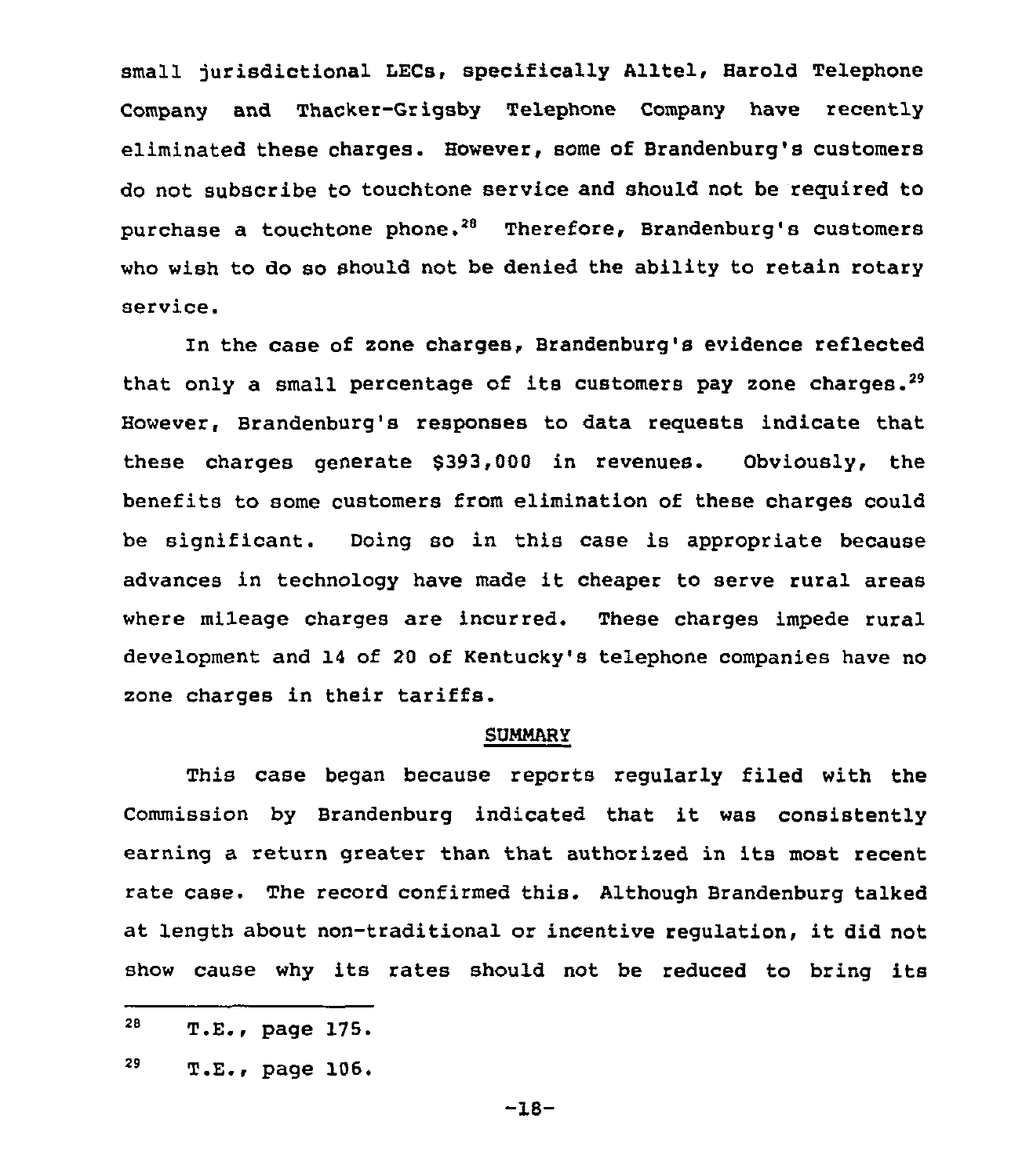earnings more in line with its authorised rate of return. Brandenburg did not offer a credible plan for incentive regulation, during this proceeding, but instead suggested that maintaining a hands-off attitude is an appropriate form of incentive regulation.

Brandenburg enjoys the benefits of a monopoly. In return for this benefit, it is obligated to provide service at the lowest rates consistent with a fair return. That is the nature of the regulatory compact in its traditional form. The reductions ordered today will benefit Brandenburg's individual and corporate customers.

The telecommunications industry is changing almost daily. To the extent these changes affect Brandenburg's ability to serve its customers and compete in the market place, the Commission remains willing to consider alternatives to traditional regulation. However, alternatives must be more than an invitation to ignore the Commission's statutory obligations.

IT IS THEREFORE ORDERED that:

1. The motions to consider the impact on earnings of the proposed headquarters complex, the efficiency of service in determining reasonable rates, any alternative forms of regulation, and for the Commission to visit the facilities are hereby denied.

2. Effective with service rendered on and after the date of this Order, touchtone charges shall be eliminated from Brandenburg's tariff.

-19-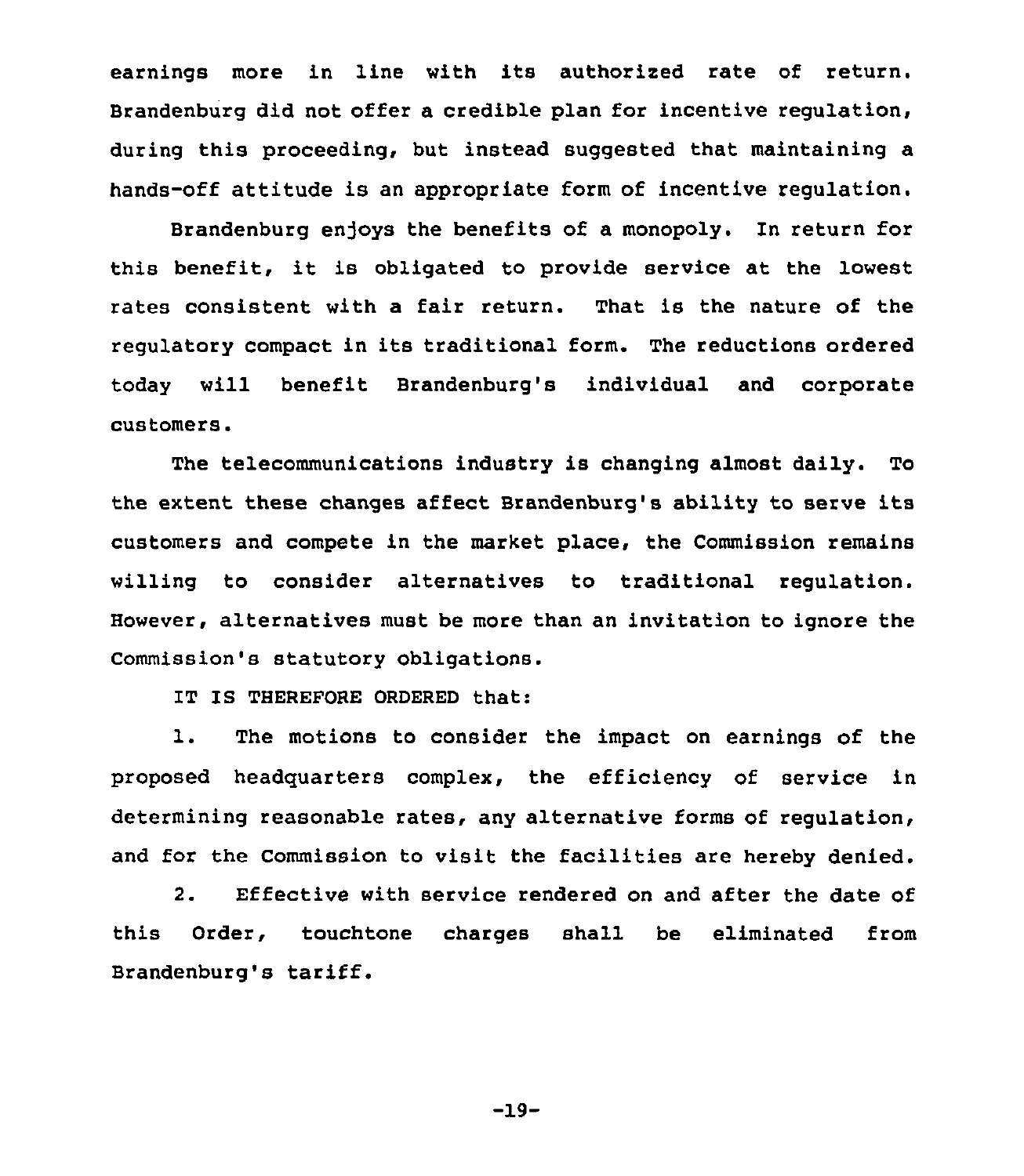3. Effective with service rendered on and after the date of this Order, zone charges shall be eliminated from Brandenburg's tariffs for all services.

4. Within <sup>30</sup> days of this Order, Brandenburg shall file tariffs reflecting the elimination of touchtone and zone charges.

Done at Frankfort, Kentucky, this 25th day of March, 1994.

PUBLIC SERVICE COMMISSION

/ Vice Chairman "

Commissione

## CONCURRENCE OF VICE CHAIRMAN DAVIS

The Commission today concludes that Brandenburg Telephone is earning over <sup>a</sup> million dollars more than it has been authorized to earn under the agreement it entered and the Commission approved in 1988. Nonetheless, the Commission has ordered rate reductions of approximately 8600,000. Because I believe it particularly important in this case that the Commission speak with one voice, I have joined that decision.

I am nonetheless constrained to make further comment for the record. Brandenburg has done an exemplary job of making this case <sup>a</sup> difficult one to decide. Its primary gambit has been to file <sup>a</sup> separate case seeking a certificate of convenience and necessity for a new building. This is the same new building which was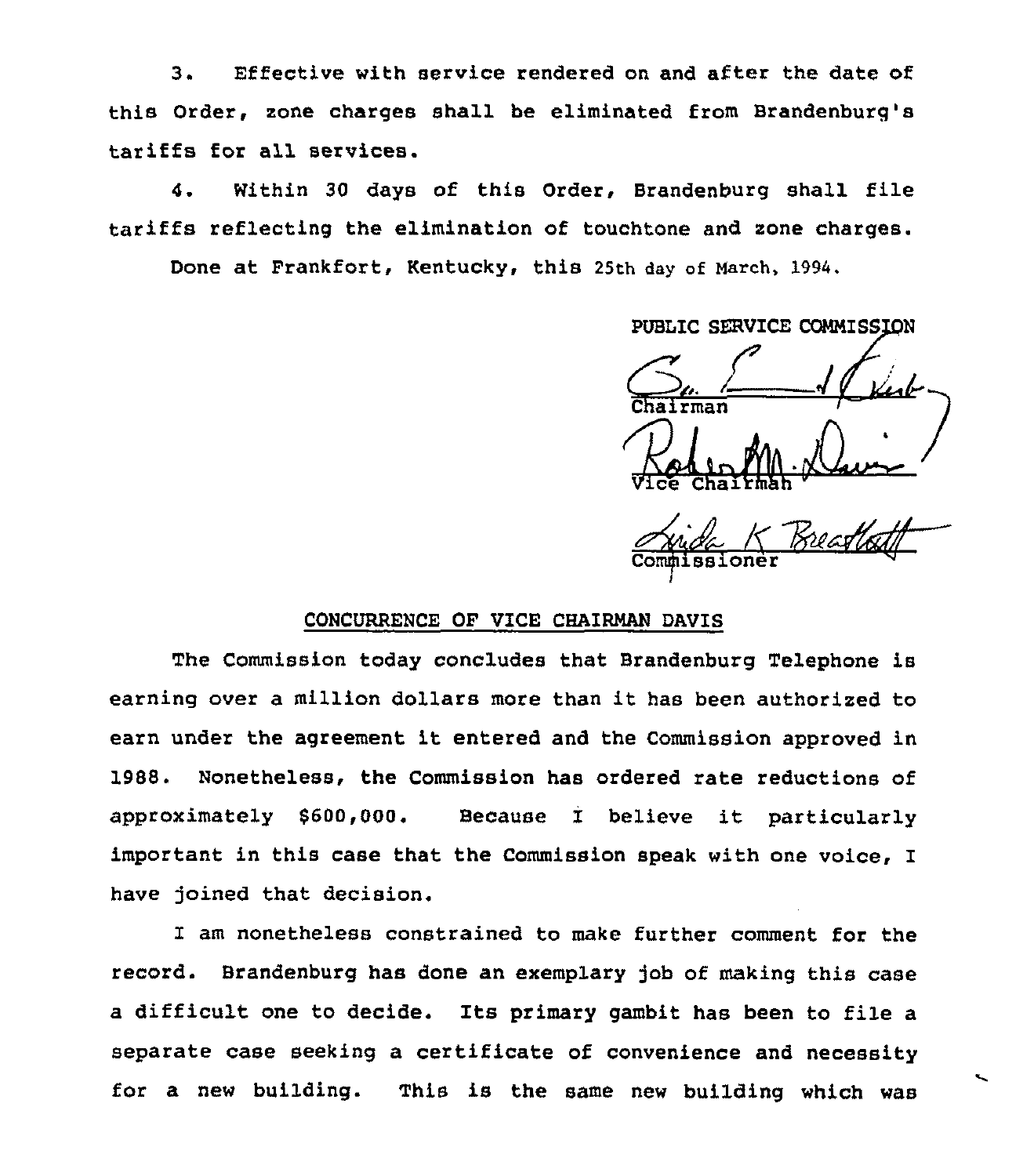discussed in 1987 and 1988 when Brandenburg's rates were last reviewed by this Commission. Nothing further was heard about the building until this case began. In essence, Brandenburg's shareholders have concluded that if they cannot keep their excess earnings themselves, they would rather spend the excess on themselves than allow their ratepayers to benefit from it. It has further been their hope that the threat of a future rate increase incident to approval of the building would preclude the Commission from reducing Brandenburg's rates to their proper level in this case.

While Brandenburg may have temporarily succeeded in its ploy, it should not rest easy. Facts applicable to the test year in this case,<sup>30</sup> will enable Brandenburg to earn an additional million dollars above its authorized return in future years. Should the need for its new building recede into the mist once this Order has been issued, Brandenburg should be advised that I will not hesitate to recommend to my fellow commissioners that a new investigation of its rates be commenced forthwith.

Dr. Robert M. Davis

ATTEST:

Vice Chairman

 $Executive$  Director

<sup>30</sup> Certain tax adjustments and expenses associated with this case are included in Brandenburg's test year expenses.<br>rates predicated on these expenses will not  $expenses$  will not change, Brandenburg will not incur the expenses in the future.